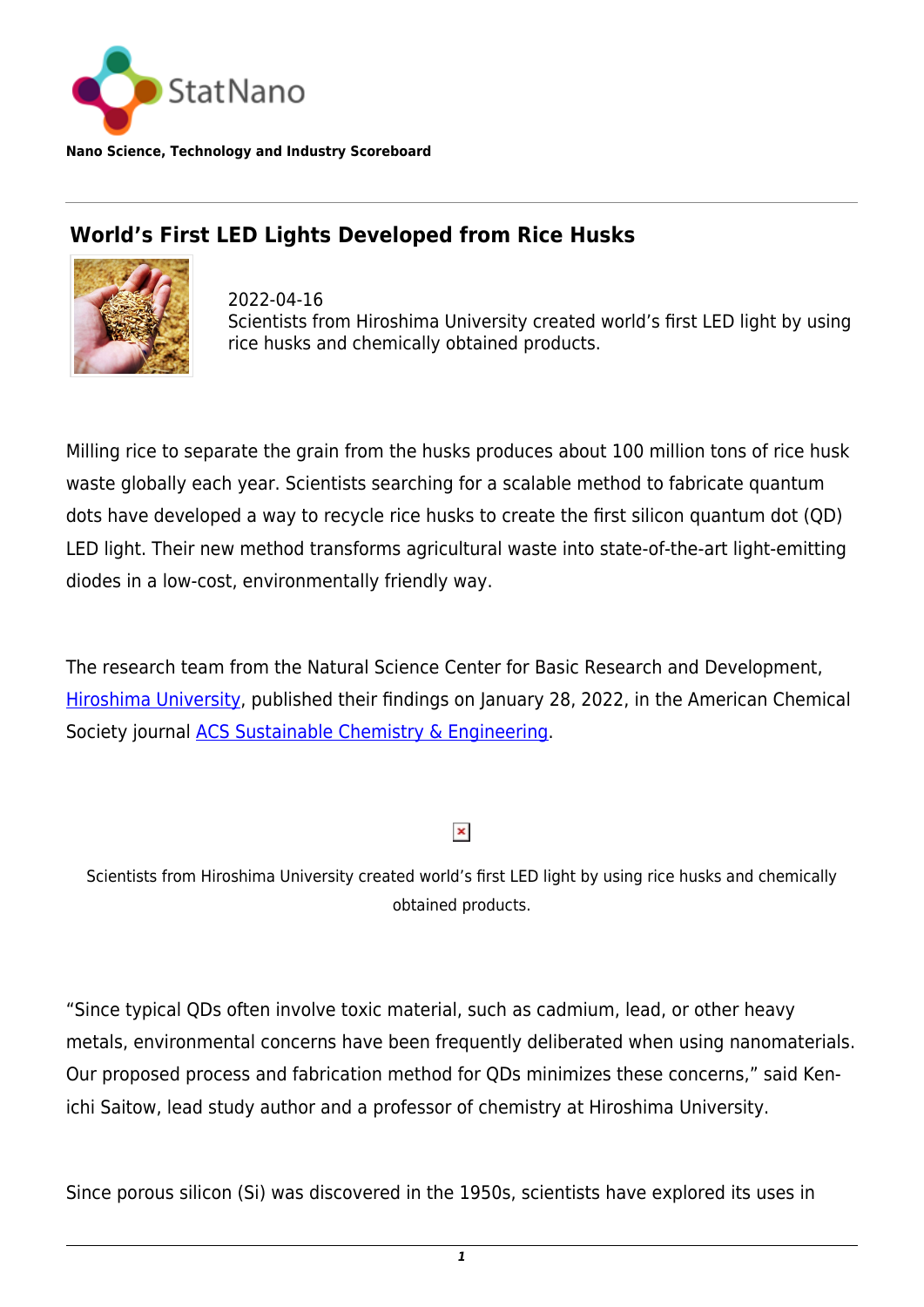applications in lithium-ion batteries, luminescent materials, biomedical sensors, and drug delivery systems. Non-toxic and found abundantly in nature, Si has photoluminescence properties, stemming from its microscopic (quantum-sized) dot structures that serve as semiconductors.

Aware of the environmental concerns surrounding the current quantum dots, the researchers set out to find a new method for fabricating quantum dots that has a positive environmental impact. Waste rice husks, it turns out, are an excellent source of high-purity silica (SiO2) and value-added Si powder.

The team used a combination of milling, heat treatments, and chemical etching to process the rice husk silica: First, they milled rice husks and extracted silica (SiO2) powders by burning off organic compounds of milled rice husks. Second, they heated the resulting silica powder in an electric furnace to obtain Si powders via a reduction reaction. Third, the product was a purified Si powder that was further reduced to 3 nanometer in size by chemical etching. Finally, its surface was chemically functionalized for high chemical stability and high dispersivity in solvent, with 3 nm crystalline particles to produce the SiQDs that luminesce in the orange-red range with high luminescence efficiency of over 20%.

"This is the first research to develop an LED from waste rice husks," said Saitow, adding that the non-toxic quality of silicon makes them an attractive alternative to current semiconducting quantum dots available today.

"The present method becomes a noble method for developing environmentally friendly quantum dot LEDs from natural products," he said.

The LEDs were assembled as a series of material layers. An indium-tin-oxide (ITO) glass substrate was the LED anode; it is a good conductor of electricity while sufficiently transparent for light emission. Additional layers were spin-coated onto the ITO glass, including the layer of SiQDs. The material was capped with an aluminum film cathode.